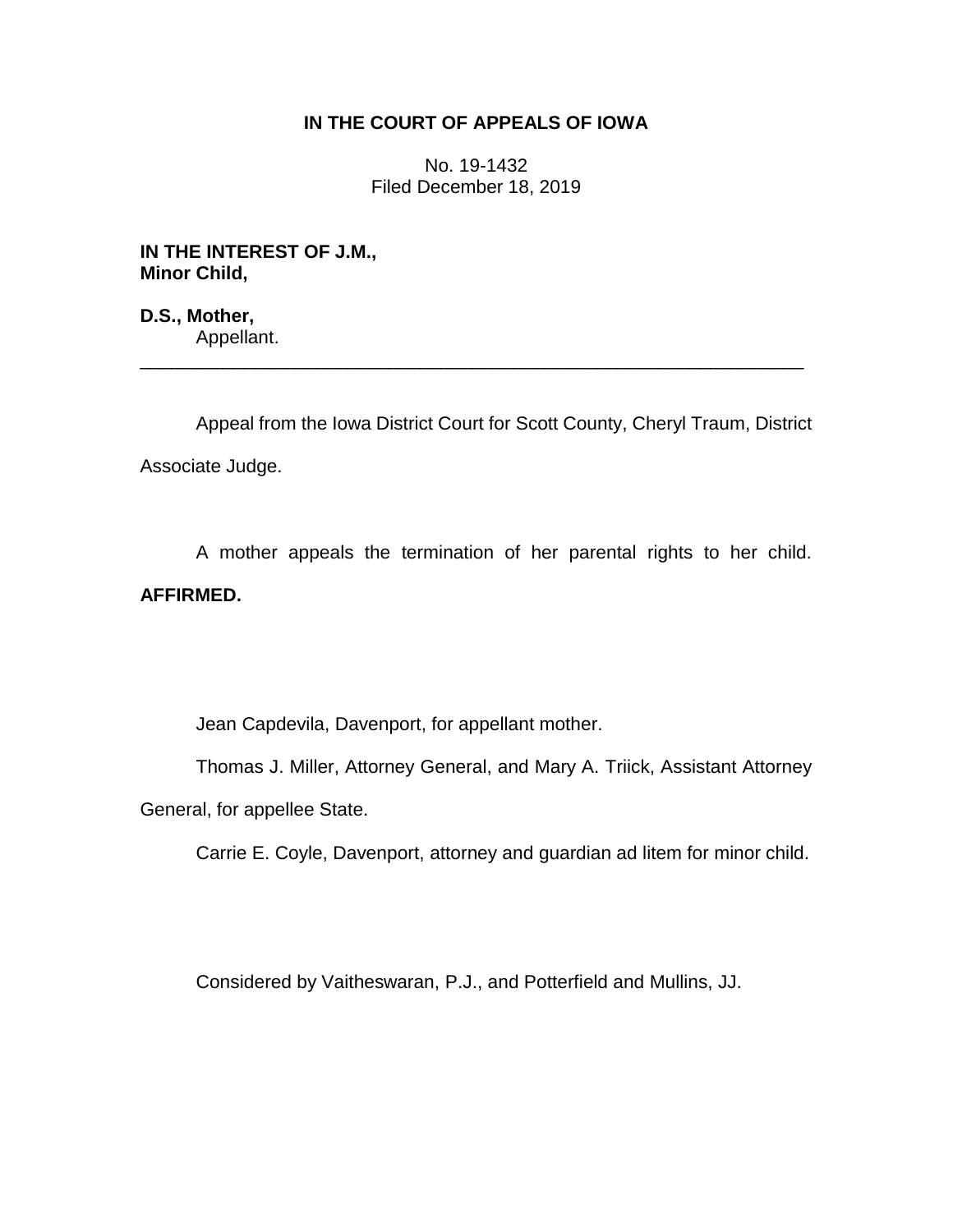**MULLINS, Judge.**

A mother appeals the termination of her parental rights, arguing the court erred in finding termination is in the child's best interests. The mother's parental rights were terminated pursuant to Iowa Code section 232.116(1)(d), (h), and (i) (2019). The mother does not contest the sufficiency of the evidence supporting the statutory grounds for termination. Termination of parental rights are reviewed de novo. *In re P.L.*, 778 N.W.2d 33, 40 (Iowa 2010).

The child was born in July 2017 when the mother was sixteen years old. The child and the mother were both removed from parental custody in November but were placed together, initially in relative custody and eventually a foster home. Throughout the course of the child-in-need-of-assistance (CINA) proceeding for the child, the mother was also in the custody of the Iowa Department of Human Services (DHS) for her own CINA proceeding. The mother absconded with the child in February 2018. DHS attempted to relocate the mother and child, leading to an incident in which the mother took the child out the back door of a restaurant during the child's first birthday party to evade police and DHS. The mother and child returned to DHS custody in August 2018; the child was placed in foster care and the mother in a residential program. The child had not seen a doctor in several months and needed immediate medical treatment for multiple sores.

While in the residential program, the mother re-engaged in school, attempted to obtain consistent employment, and had supervised visitation with the child. The mother left the residential program in October to live with a "godmother." The mother had a string of short-term jobs and irregular school attendance. The mother turned eighteen in January 2019 and eventually returned to her mother's

2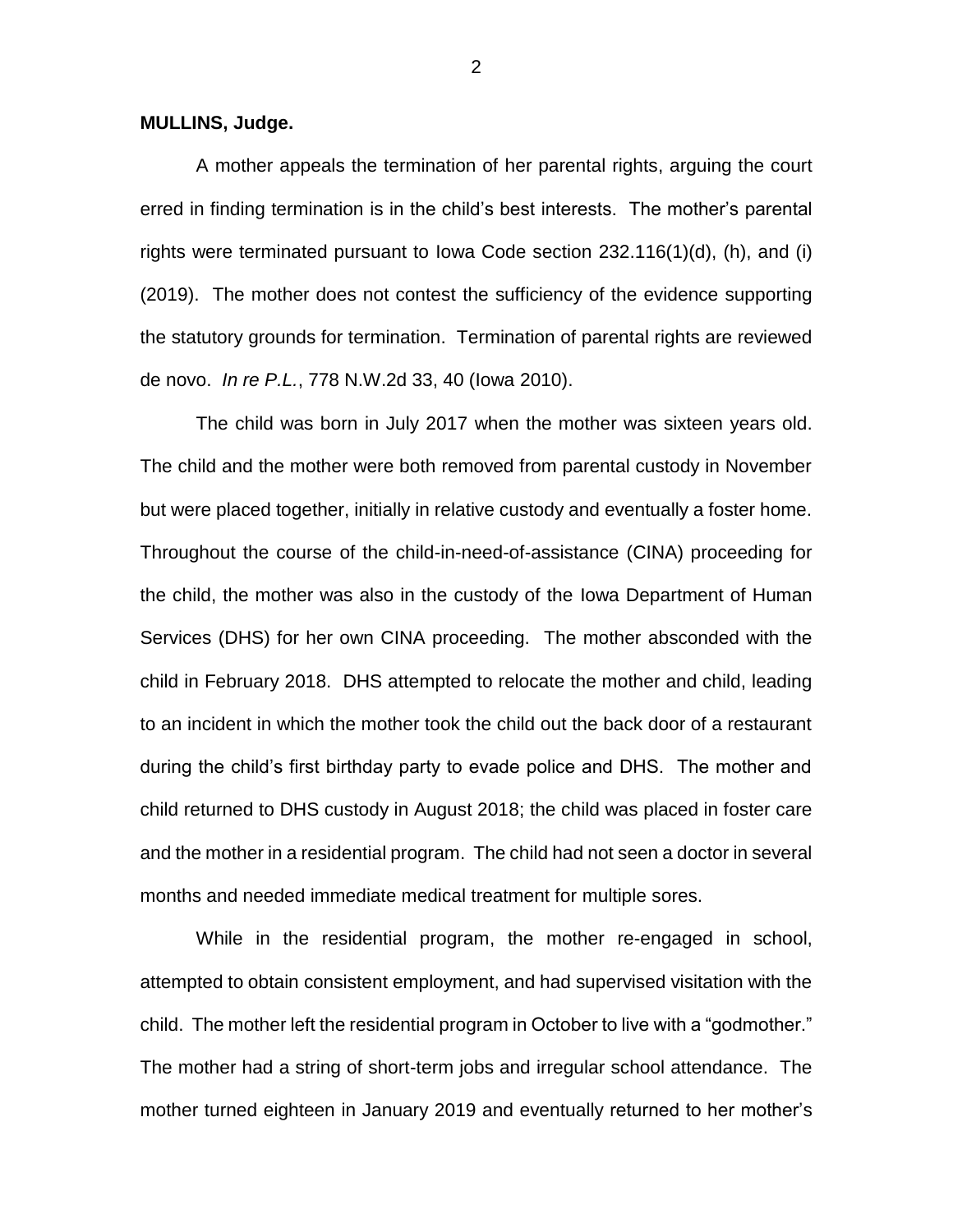home. The mother's employment continued to be unstable, she left school to pursue a GED, and she never found appropriate housing. The record contains conflicting statements regarding the mother's residence through the spring and summer of 2019. The mother insisted she lived with her mother, but agency representatives had reason to believe the mother was residing, at least part-time, with other persons and possibly in Rock Island, Illinois.

Throughout the course of proceedings, the mother consistently exhibited poor decision-making ability. The record shows the mother consumed alcohol and smoked marijuana, left the child unattended in the foster home shared by the mother and child without notifying the foster parent, was present during a physical altercation in which a person was injured with a knife and videotaped the altercation instead of calling police, and engaged in a dispute that led to property damage.

The mother also experienced growth during the course of proceedings. The mother learned to be attentive and engage in appropriate interactions during visits with the child. The mother expressed a clear desire to parent and developed a bond with the child. Following a permanency hearing in November 2018, the mother was given a six-month extension toward reunification. However, the mother's lack of improvement led the court to order initiation of termination proceedings in April 2019.

The mother only raises one issue on appeal, claiming termination is not in the best interest of the child. In considering what is in a child's best interests, we "give primary consideration to the child's safety, to the best placement for furthering the long-term nurturing and growth of the child, and to the physical,